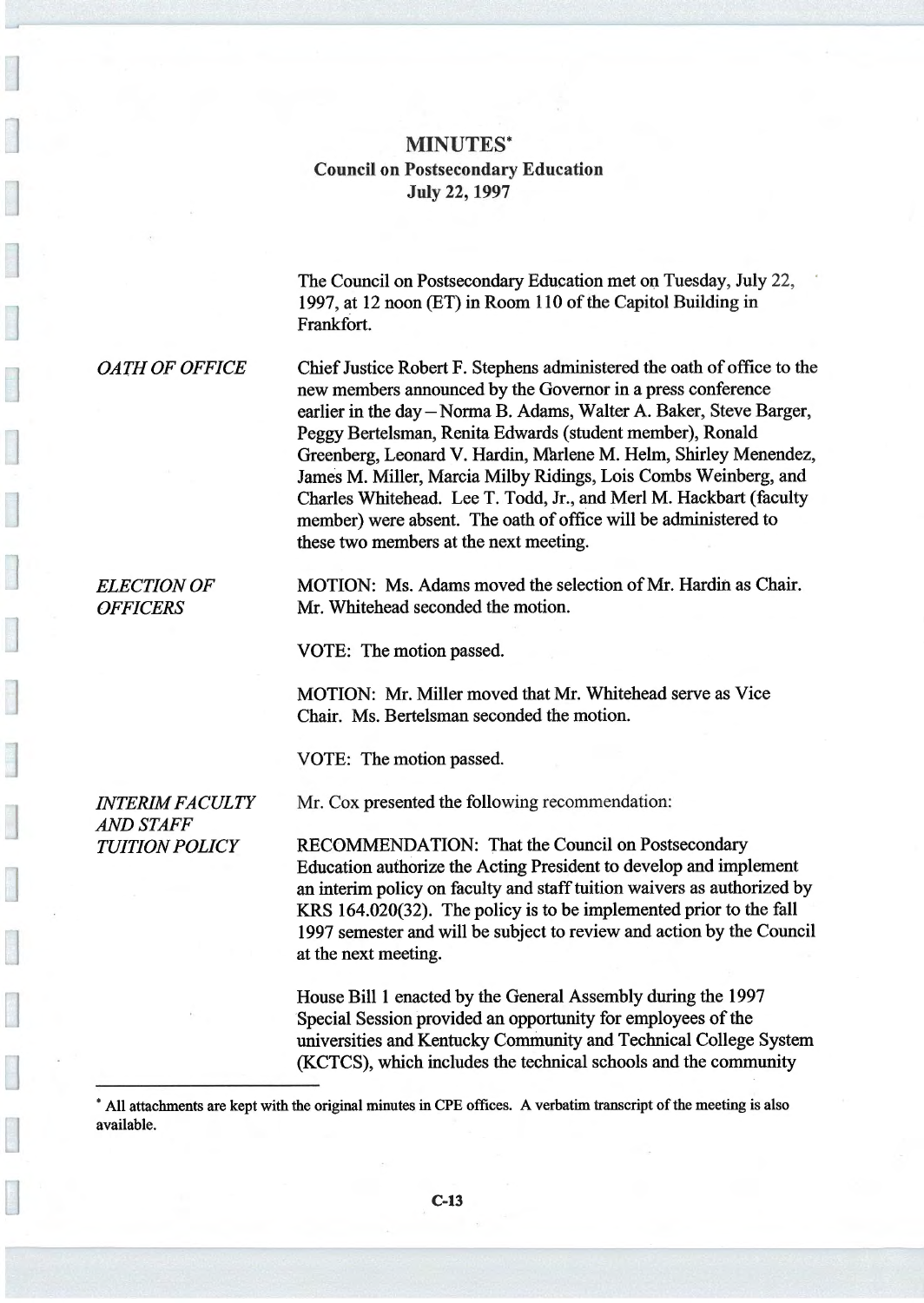colleges, to enroll tuition free at Kentucky's postsecondary institutions and directed the CPE to set a policy. The law allows regular full-time employees to take up to six hours per academic term including the summer session. In order to provide this opportunity for students enrolling in the fall semester, an interim policy was developed. Amore detailed policy will be brought to the CPE for consideration at a future meeting.

MOTION: Ms. Bertelsman moved that the recommendation be approved. Mr. Miller seconded the motion.

VOTE: The motion passed.

ANNUAL MOTION: Mr. Miller moved that the CPE approve a 5 percent INCREMENT FOR annual increment to Gary Cox's salary to be retroactive to July 1, ACTING 1997. Mr. Barger seconded the motion.

VOTE: The motion passed.

Mr. Hardin commended Gary Cox for his work and thanked him for assuming the role of Acting President.

TRUSTEESHIP Mr. Cox discussed the trusteeship conference scheduled for CONFERENCE September 21 and 22 at the Louisville Marriott East. The Governor plans to participate on both days. An agenda is being developed. Detailed information will be sent in the next few weeks.

NEXT MEETING An orientation meeting will be scheduled prior to the September conference to discuss House Bill 1 and House Bill 4 as well as procedural and organizational issues. Mr. Cox also will schedule individual conversations with CPE members prior to that organizational meeting to discuss interests and thoughts concerning postsecondary education.

> Mr. Greenberg suggested that the university presidents and board chairs be invited to a reception to give everyone the opportunity to meet and to reconcile together as one statewide team. This event could be scheduled either in conjunction with the orientation meeting or the September conference.

COMMITTEES/ Mr. Hardin will appoint members to serve on CPE committees. He SCOPE also will appoint members to serve on the Strategic Committee on Postsecondary Education (SCOPE). According to HB 1, SCOPE will consist of the chair of the CPE, the president of the CPE, and five members of the CPE designated by the chair; the Governor and six persons designated by the Governor; President of the Senate, Speaker

PRESIDENT